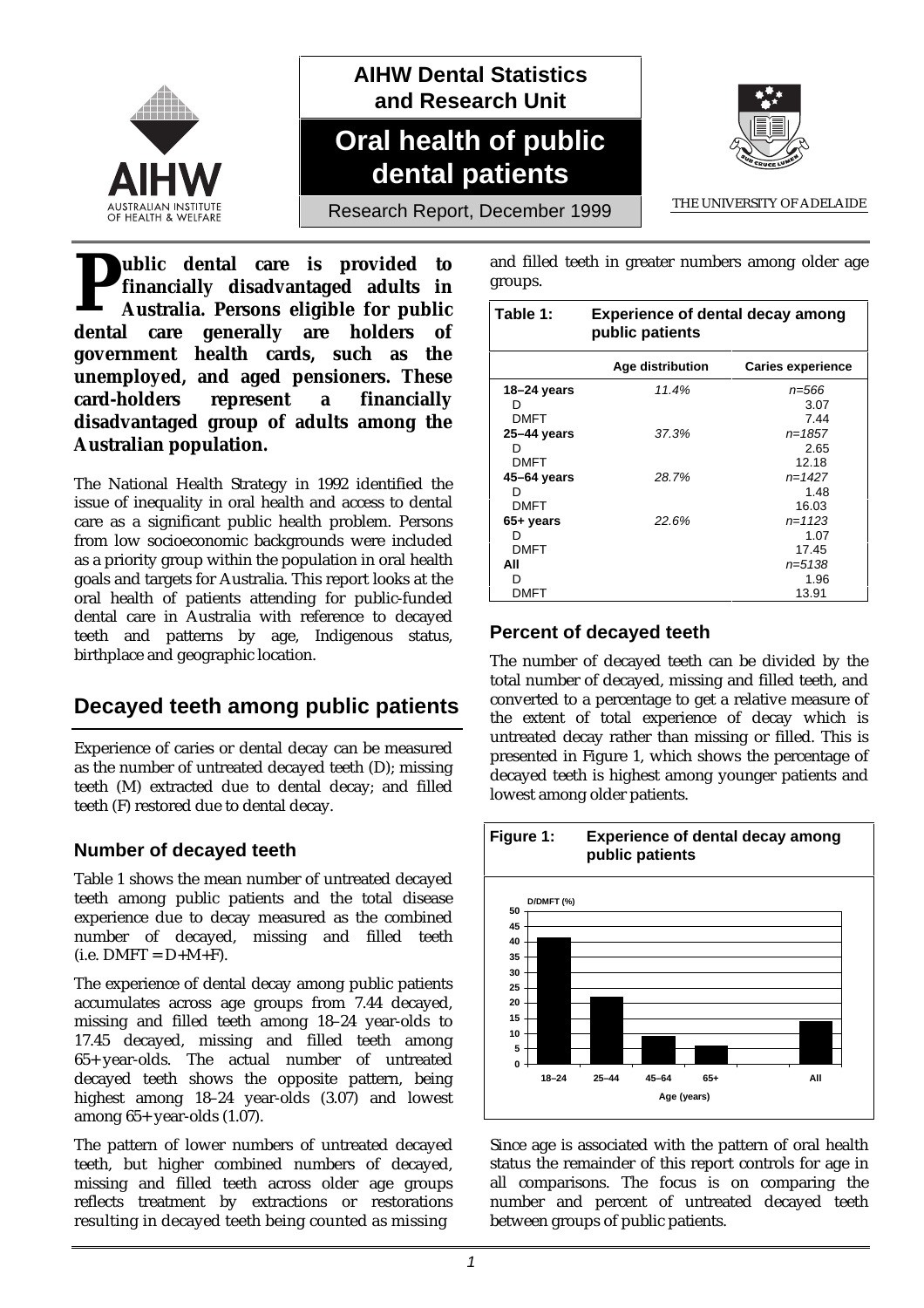### **(a) Indigenous status**

Table 2 shows that overall Indigenous patients had lower numbers of decayed, missing and filled teeth (10.47) than non-Indigenous patients (13.91). This partly reflects the fact that there were fewer older patients among the Indigenous group, but they also showed a consistent trend towards lower total experience of dental decay in all age groups. However, despite having lower total experience of dental decay, Indigenous patients had higher numbers of untreated decayed teeth overall (3.56) compared to non-Indigenous patients (1.94), a trend which was present in all age groups under 65 years.

| Table 2:    | <b>Experience of dental decay among</b><br>public patients by Indigenous status |                |  |  |
|-------------|---------------------------------------------------------------------------------|----------------|--|--|
|             | Indigenous status                                                               |                |  |  |
|             | Indigenous                                                                      | Non-Indigenous |  |  |
| 18-24 years | $n = 49$                                                                        | $n = 477$      |  |  |
|             | 3.45                                                                            | 3.18           |  |  |
| <b>DMFT</b> | 7.42                                                                            | 7.74           |  |  |
| 25–44 years | $n = 1.35$                                                                      | $n = 1585$     |  |  |
| D           | 4.17                                                                            | 2.63           |  |  |
| <b>DMFT</b> | 10.40                                                                           | 12.17          |  |  |
| 45–64 years | $n = 49$                                                                        | $n = 1272$     |  |  |
| D           | 2.58                                                                            | 1.46           |  |  |
| <b>DMFT</b> | 12.89<br>15.98                                                                  |                |  |  |
| 65+ years   | $n=6$                                                                           | $n = 1049$     |  |  |
| D           | 1.07<br>0.50                                                                    |                |  |  |
| <b>DMFT</b> | 12.49<br>17.25                                                                  |                |  |  |
| All         | $n = 4522$<br>$n = 253$                                                         |                |  |  |
| D           | 3.56                                                                            | 1.94           |  |  |
| DMFT        | 10.47                                                                           | 13.91          |  |  |

This trend towards more untreated decayed teeth among Indigenous patients is reflected in the percentage of untreated decay presented in Figure 2, which shows that Indigenous patients had a higher percentage of untreated decayed teeth overall (34.0%) compared to non-Indigenous patients (13.9%). This trend occurred in all age groups below 65 years. There were only small numbers of Indigenous patients in the 65+ years age group which makes the estimates for that age group difficult to interpret with any confidence.



### **(b) Place of birth**

Table 3 shows that overall there was little difference in total experience of decayed, missing and filled teeth between those born in Australia (13.98) and those born overseas (13.84). Numbers of untreated decayed teeth were slightly higher for Australian-born patients overall (2.14) compared to overseas-born patients (1.80). However, this pattern varied by age with Australian-born patients having higher numbers of untreated decayed teeth in the 25–44 and 45–64 year age groups, but fewer untreated decayed teeth in the 18–24 and 65+ year age groups compared to patients who were born overseas.

| Table 3:    | <b>Experience of dental decay among</b><br>public patients by birthplace |            |  |  |
|-------------|--------------------------------------------------------------------------|------------|--|--|
|             | <b>Birthplace</b>                                                        |            |  |  |
|             | Australia                                                                | Overseas   |  |  |
| 18–24 years | $n = 427$                                                                | $n = 126$  |  |  |
| D           | 2.96                                                                     | 3.28       |  |  |
| <b>DMFT</b> | 7.54                                                                     | 7.25       |  |  |
| 25-44 years | $n = 1195$                                                               | $n = 625$  |  |  |
| D           | 2.88                                                                     | 2.40       |  |  |
| <b>DMFT</b> | 13.57                                                                    | 10.82      |  |  |
| 45–64 years | n=685                                                                    | $n = 696$  |  |  |
| D           | 1.63                                                                     | 1.39       |  |  |
| <b>DMFT</b> | 17.02                                                                    | 15.55      |  |  |
| 65+ years   | n=594                                                                    | $n = 491$  |  |  |
| D           | 0.77                                                                     | 1.26       |  |  |
| <b>DMFT</b> | 17.72                                                                    | 17.34      |  |  |
| All         | n=3029                                                                   | $n = 1970$ |  |  |
| D           | 2.14                                                                     | 1.80       |  |  |
| <b>DMFT</b> | 13.98                                                                    | 13.84      |  |  |

Figure 3 shows little difference in the percentage of untreated decayed teeth overall, 15.3% among Australian-born patients and 13.0% among overseas-born patients. However, overseas-born patients tended to have a higher percentage of untreated decayed teeth in all age groups except those aged 45–64 years. The slightly higher overall percentage of untreated decayed teeth for Australian-born patients reflects their younger age distribution in comparison to overseas-born patients.

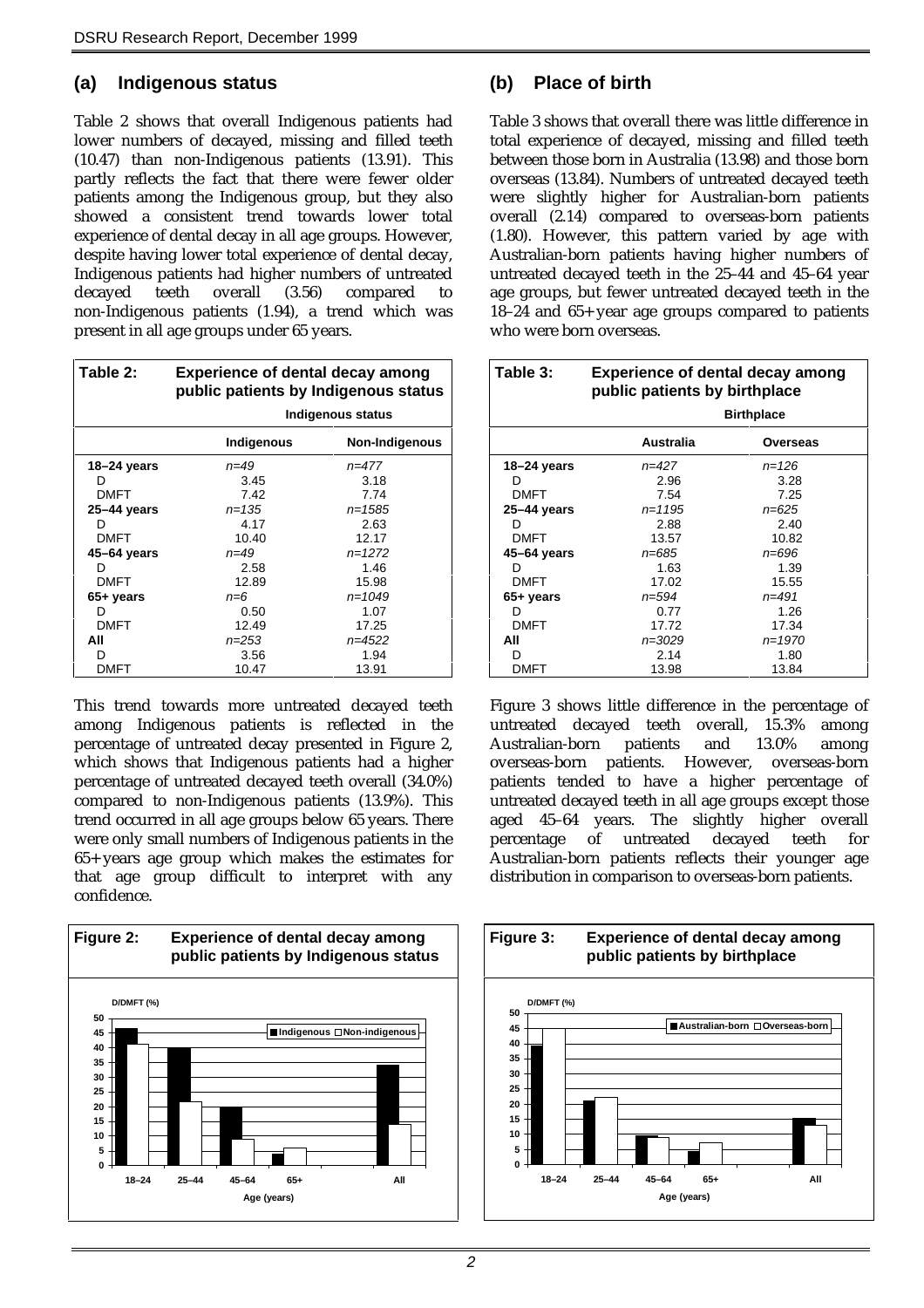### **(c) Geographic location**

Table 4 shows that the total experience of decayed, missing and filled teeth was lowest for patients in remote locations (11.51), followed by urban (13.94) and rural (14.02) locations. However, untreated decayed teeth were higher among patients from remote locations (3.94) compared to rural (2.08) and urban locations (1.90). This may reflect the fact that numbers of decayed teeth are generally higher among younger adults and patients from remote locations had a younger age distribution. The number of untreated decayed teeth was highest for patients from remote locations in the age group 25–44 years (4.88).

| Table 4:        | <b>Experience of dental decay among</b><br>public patients by location |            |           |  |
|-----------------|------------------------------------------------------------------------|------------|-----------|--|
|                 | Location                                                               |            |           |  |
|                 | Urban                                                                  | Rural      | Remote    |  |
| 18–24 years     | $n = 417$                                                              | n=96       | $n = 44$  |  |
| D               | 2.97                                                                   | 3.82       | 2.95      |  |
| <b>DMFT</b>     | 7.27                                                                   | 8.75       | 6.56      |  |
| $25 - 44$ years | $n = 1307$                                                             | $n = 392$  | $n = 136$ |  |
| D               | 2.59                                                                   | 2.50       | 4.88      |  |
| <b>DMFT</b>     | 11.82                                                                  | 14.01      | 12.19     |  |
| 45-64 years     | $n = 1100$                                                             | $n = 280$  | $n = 36$  |  |
| D               | 1.43                                                                   | 1.78       | 2.91      |  |
| <b>DMFT</b>     | 16.11                                                                  | 15.70      | 13.16     |  |
| 65+ years       | $n = 927$                                                              | $n = 182$  | $n = 5$   |  |
| D               | 1.10                                                                   | 0.76       | 0.80      |  |
| <b>DMFT</b>     | 17.54                                                                  | 16.62      | 23.34     |  |
| All             | n=3846                                                                 | $n = 1003$ | $n = 237$ |  |
| D               | 1.90                                                                   | 2.08       | 3.94      |  |
| DMFT            | 13.94                                                                  | 14.02      | 11.51     |  |

Figure 4 shows the percentage of untreated decayed teeth was higher for patients at remote (34.2%) compared to both rural (14.8%) and urban (13.6%) locations. This reflects the younger age distribution of patients at remote locations. However, the trend occurred for all age groups below 65 years, but was most pronounced in the 25–44 and 45–64 year age groups. The lower percentage of patients at remote locations with untreated decayed teeth in the 65+ years age group reflects small patient numbers and generally low levels of untreated decay in this age group.



## **Adult Dental Programs Survey**

The Adult Dental Programs Survey is a survey of patients attending for public-funded dental care in Australia. Random sampling of patients was performed using date of birth. Data were collected on oral health, patient characteristics, visit details and services provided.

Oral health was assessed by dentists during the initial visit of a course of care. Written instructions were used, but there was no formal calibration of dentists in diagnostic criteria.

Data were weighted using the estimated number of persons whose last dental visit was public-funded within the last year for persons aged 18 years or more from the National Dental Telephone Interview Survey. These weighted results are representative of the number of adults receiving public-funded dental care for each State/Territory.

# **Scope of data**

Surveys of Indigenous persons may suffer from misclassification or under-reporting of Indigenous status. Due to the small numbers of Indigenous persons in the population, the survey estimates for Indigenous persons are likely to be based on small numbers of responses, which may reduce their level of precision. In this report a total of 253 patients were indigenous (5.3%). There were only small numbers of Indigenous patients aged 65 years or more (2.5%) compared to non-Indigenous patients (23.9%).

In total, 3,029 patients were Australian-born (60.6%) and 1,970 were born overseas. There was a younger age distribution among Australian-born patients, with 14.7% aged 18–24 years compared to 6.5% for those born overseas.

A total of 3,846 patients were from urban locations (75.6%), 1,003 were from rural locations (19.7%) and 237 were from remote locations (4.7%). There was a younger age distribution among patients from remote locations, with 19.9% in the 18–24 year age group compared to 10.1% of rural dwellers and 11.1% of urban dwellers.

Estimates based on users of dental services are by definition restricted to those persons who were able to access dental care and therefore may not necessarily be representative of those who did not access dental care during the survey period.